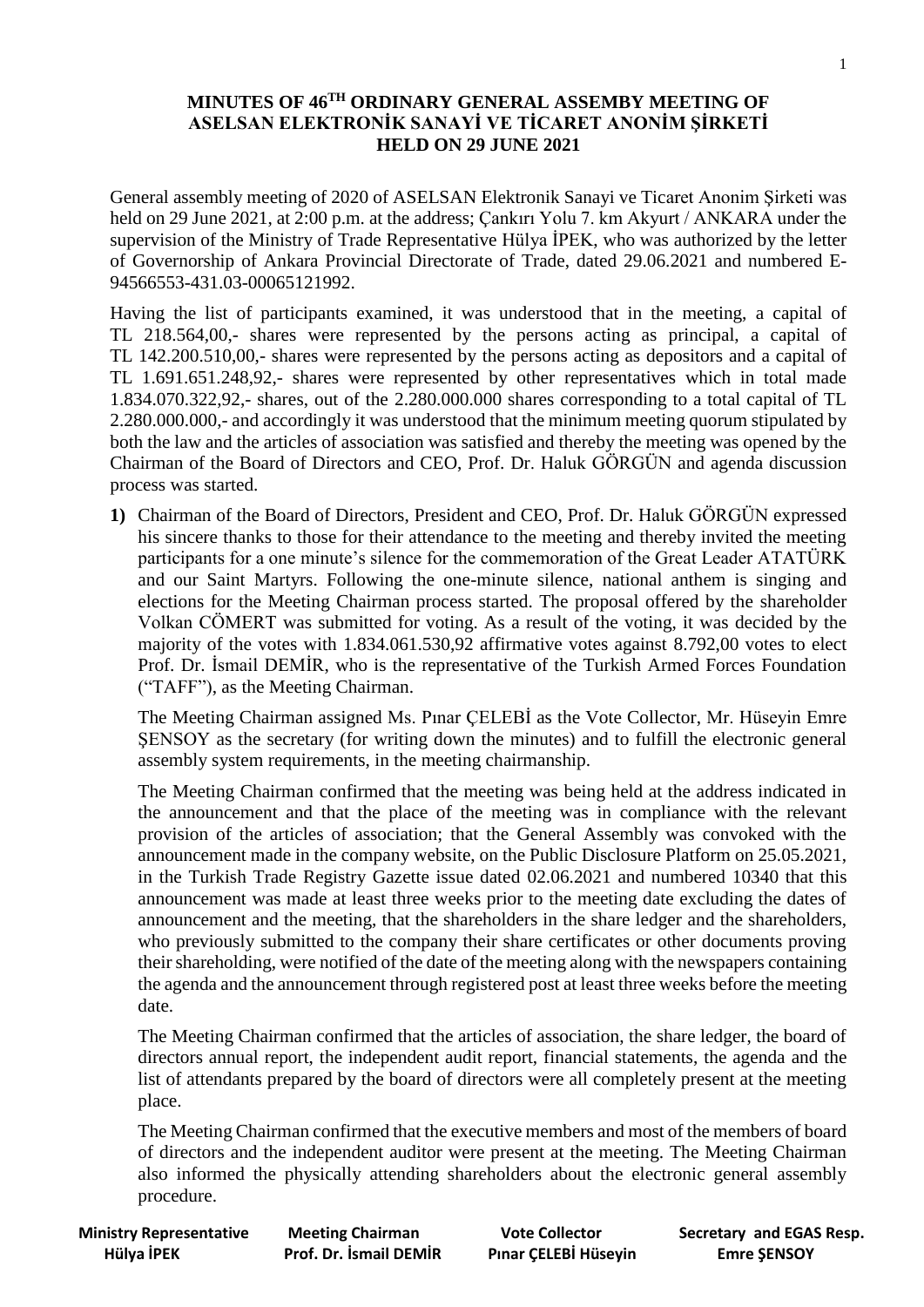The Meeting Chairman made the items of the agenda read and asked the shareholders whether they have any proposal for amendments regarding the order of the discussion of agenda topics. Since there were no proposals, the Ordinary General Assembly Agenda was started to be discussed in the order previously announced.

- **2)** The Annual Report for the fiscal year 2020 prepared by the Board of Directors was read. The Meeting Chairman asked if there was anyone who would like to speak regarding the agenda. One of the shareholders; Mehmet Aldonat BEYZATLAR asked a question regarding the validity of the information of whether it was true that the situation regarding F-35 project had a negative effect on the share price. Meeting Chairman informed the shareholder that such information had no validity. As there were no proposals, the negotiation of topic 3 of the agenda was passed on to.
- **3)** The independent audit report with respect to 1 January 31 December 2020 fiscal year prepared by the Independent External Audit Company Yeditepe Bağımsız Denetim A.Ş. was read.
- **4)** The Consolidated Balance Sheet and Income Statement in compliance with the Communique of the Capital Markets Board with Serial:II and Number:14.1 with the Balance Sheet and the Income Statement in compliance with the General Communique on Accounting System Application were read. The Meeting Chairman asked if there was anyone who would like to speak regarding the agenda. One of the shareholders; Mehmet Aldonat BEYZATLAR asked a question of whether ASELSAN's share prices were in conformity with its fiscal performance. As a response to the question ASELSAN's CEO stated that since 2019 ASELSAN's share returns were about 40% and have a parallel performance with the stock market in comparison to the year in which secondary public offering has took place. As there were no proposals, The Meeting Chairman submitted the agenda for negotiation and the voting was started. As a result of the voting, the financial statements for the fiscal year 2020 were approved with 1.833.722.773,92 affirmative votes against 347.549 negative votes.
- **5)** Acquittal of the members of Board of Directors on operations and accounts of the company for the fiscal year 2020 was put to voting. As a result of the voting, the members of Board of Directors were acquitted with 1.833.685.269,92 affirmative votes against 385.053 negative vote.
- **6)** The Meeting Chairman had the Board of Directors' proposal for profit distribution, which was also included in the 2020 annual report, read and put to vote. Accordingly, the proposal of the Board of Directors was accepted with 1.834.024.963,92 affirmative votes against 45.359 negative votes.

Accordingly, of the net profit generated by our company from its 2020 activities;

- − In accordance with Article 519/(1) of the Turkish Commercial Code, General Legal Reserves amounting to TL 197.390.996,80 shall be allocated,
- − Out of net distributable profit to the shareholders for the period, calculated in the framework of the dividend distribution regulations and decisions of the Capital Markets Board, gross, TL 400.000.000,- (Kuruş 17,54386 per share of TL 1 and 17,54386% on the basis of the capital) (net TL 340.000.000,- Kuruş 14,91228 per share of TL 1 and 14,91228% on the basis of the capital) shall be distributed in the form of cash,
- − In accordance with Article 519/2 of the Turkish Commercial Code, General Legal Reserves amounting to TL 28.600.000,- is shall be allocated,
- − The remaining profit shall be allocated as Extraordinary Legal Reserves,

and distribution of the cash dividend to the shareholders shall be distributed as of November 19 2021.

**7)** Regarding the election of the members of the Board of Directors; the proposal submitted by the TAFF Representative was read. It was decided with 1.691.892.020,92 affirmative votes against

| <b>Ministry Representative</b> | <b>Meeting Chairman</b> | <b>Vote Collector</b> | Secretary and EGAS Resp. |
|--------------------------------|-------------------------|-----------------------|--------------------------|
| Hülya İPEK                     | Prof. Dr. İsmail DEMİR  | Pınar ÇELEBİ Hüseyin  | <b>Emre ŞENSOY</b>       |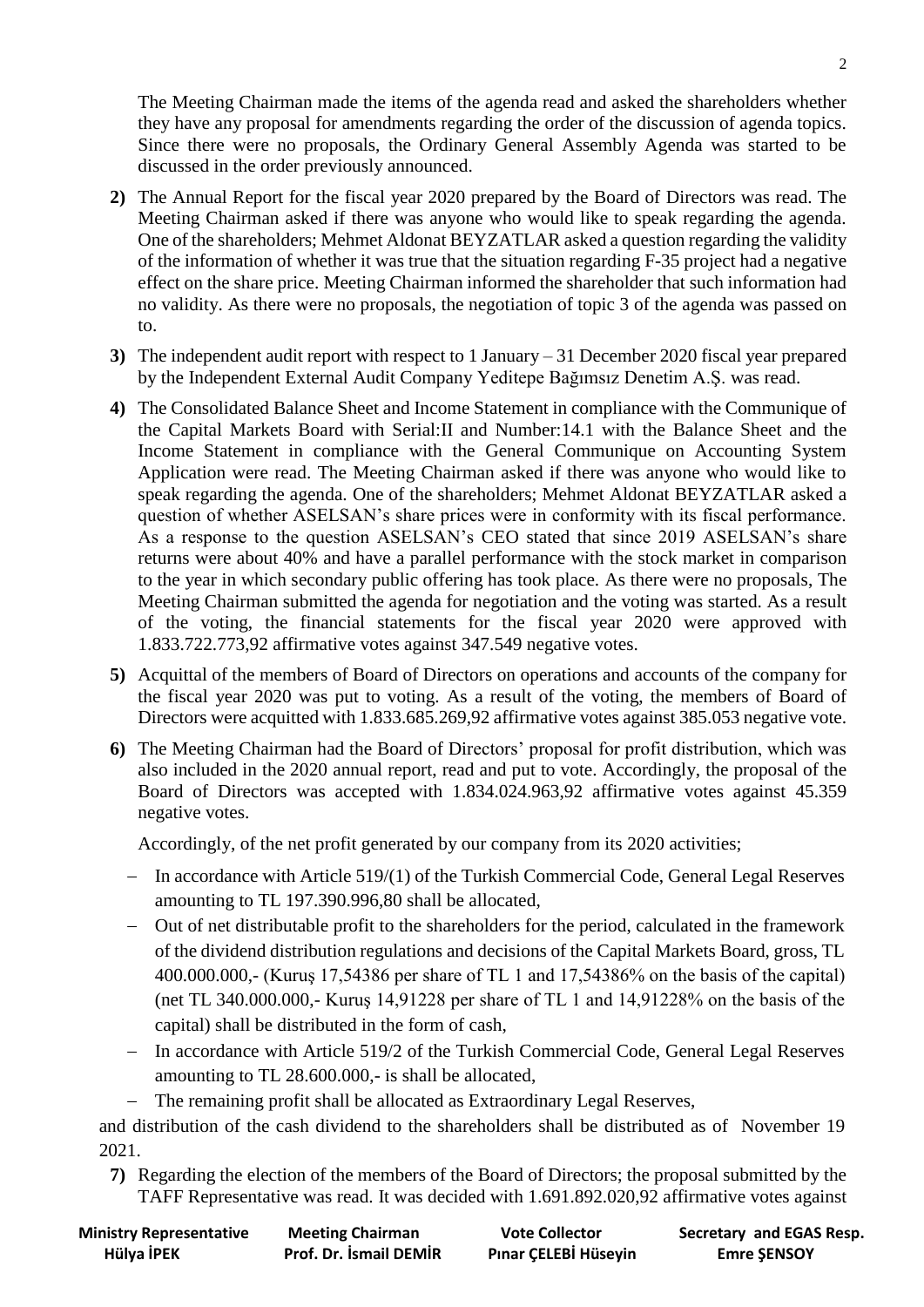142.178.302 negative votes that Mr. Haluk GÖRGÜN, Mr. Mustafa Murat ŞEKER, Mr. Yavuz ÇELİK, Mr. Mehmet Fatih KACIR, Mr. Alpaslan KAVAKLIOĞLU, and Mr. Salih KUL would be elected to serve until the next ordinary general assembly.

Among the six Independent Board of Member nominees, who were determined by the Board of Directors and approved by the Capital Markets Board and announced to the public in accordance with the Corporate Governance Principles; Ercümend ARVAS received 1.691.843.900,92 affirmative votes against 142.226.422 negative votes, İbrahim ÖZKOL received 192.652 affirmative votes against 1.833.877.670,92 negative votes, Turan EROL received 1.691.886.020,92 affirmative votes against 142.184.302 negative votes, Ebru TÜMER KABADAYI received 67.568 affirmative votes against 1.834.002.754,92 negative votes, OYA ERDİL received 109.018 affirmative votes against 1.833.961.304,92 negative votes and Nurşen SARI received 1.691.886.520,92 affirmative votes against 142.183.802 negative votes.

Within this scope, Ercümend ARVAS, Turan EROL and Nurşen SARI , who received the highest votes, were elected to serve as Independent Members of the Board of Directors until the next ordinary general assembly.

- **8)** Regarding the remuneration appraised for the Board of Directors Members, the proposal submitted by the TAFF Representative was read. As a result of the voting, it was decided by the majority of the votes with 1.700.146.634,92 affirmative votes against 133.923.688 negative votes that the payment of monthly net TL 4.500.- (four thousand and five hundred Turkish Liras) would be made to the Board of Directors Members, valid until the Ordinary General Assembly Meeting, which shall be held in 2022 where the fiscal year 2021 activities shall be discussed.
- **9)** As per the Capital Markets Board legislation, the proposal regarding the approval of the Independent External Audit Company chosen by the Board of Directors was read. As a result of the voting, it was decided with 1.732.530.374,92 affirmative votes against 101.517.742 negative votes that Yeditepe Bağımsız Denetim A.Ş., at the address "Fahrettin Kerim Gökay Cad. Okul Sokak No:1 Altunizade Sitesi E Blok D:16 Altunizade-Üsküdar-İstanbul", Üsküdar Tax Office's tax number is 9460222817, Maltepe Chamber of Commerce's registration number is 609033 and 0946022281700012 Mersis number, which would be approved to perform the independent audit of our company for the 2021 fiscal year.

One of the shareholders attending the meeting from electronic platform; Muhammed Hamza ALTINTAŞ asked a question of whether ASELSAN carried out any works and projects other than ventilators in the health sector and in the production and development of local automobile TOGG. As a response to the question ASELSAN's CEO stated that ASELSAN exported defibrillators to two countries in Europe, works regarding MR, mobile X-ray and screening devices have been making progress and would evaluated that the national economy would be contributed in the following years. As for the second question; ASELSAN's CEO evaluated that detection systems and sea or air vehicles' navigation screens in the unmanned autonomous system algorithms could also be used for TOGG, knowingly there is a deadline undertaken for the submitting of TOGG and as ASELSAN, the best would be tried to be achieved and would be contributed to the sector as well as ASELSAN's contributions in defense industry.

**10)** The letter of the Board of Directors regarding the information to be given with respect to the donations made in fiscal year 2020 and the income or interest gained by the guarantees, pledges, mortgages and warranties issued in favor of third parties was read. Pursuant to this, it was stated that between the dates 01.01.2020 and 31.12.2020; the group made a donation worth of TL 14.737.000,-, there were no income or interest gained from third parties and no pledges, mortgages and warranties issued in favor of third parties, and TL 22.528.662,- for ASELSAN Bilkent Mikro Nano Tek. San. ve Tic. A.Ş., TL 22.519.750,- for ASELSAN Hassas Optik San. ve Tic. A.Ş. TL 1.683.000,- and for BİTES Savunma Havacılık ve Uzay Teknolojileri Yazılım A.Ş. were given as per the guarantees issued in favor of third parties within 2020.

| <b>Ministry Representative</b> | <b>Meeting Chairman</b> | <b>Vote Collector</b> | Secretary and EGAS Resp. |
|--------------------------------|-------------------------|-----------------------|--------------------------|
| Hülya İPEK                     | Prof. Dr. İsmail DEMİR  | Pınar ÇELEBİ Hüseyin  | <b>Emre ŞENSOY</b>       |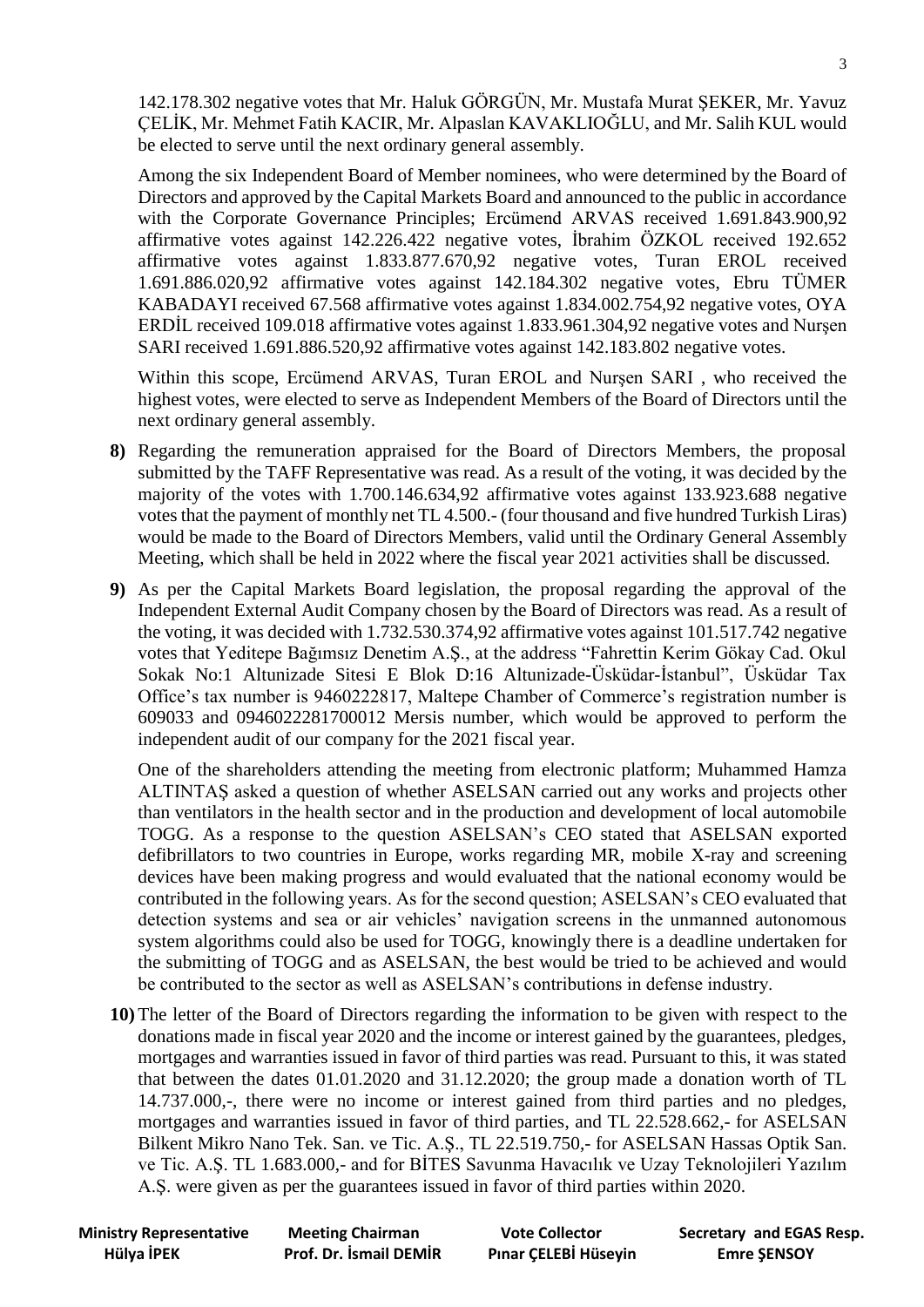**11)** As per the Capital Markets regulations, the conclusion part of the report prepared by the Board of Directors was read, which was related to the comparison of the conditions of the transactions made in 2020 with the Presidency of Defense Industries (PDI) with the market conditions, since it was publicly disclosed on 25.05.2021. The conclusion part that was submitted to the information of the shareholders is given below.

"Based on the Communiqué Serial: II, No: 17.1, the ratio of the amount of the Company's transactions with PDI in the accounting period to the revenue according to the last annual financial statements announced in the public procurement in the accounting period is more than 10% of the processes leading to the prediction of its arrival; Service and liability transfers in accordance with market conditions as specified in the contracts."

- **12)** As for the decisions to be taken with respect of the upper limit of the donations and aids to be provided in fiscal year 2020; the proposal submitted by the TAFF Representative was read. As a result of the voting, it was decided with 1.701.966.595,92 affirmative votes against 132.103.727 negative votes that the company and the group companies would make donations and aid with an upper limit of total TL 20.000.000-(Twenty Million Turkish Liras) in 2021.
- **13)** As for the decisions to be taken with respect of the upper limit of the sponsorships to be made in fiscal year 2021; the proposal submitted by the TAFF Representative was read. As a result of the voting, it was decided with 1.700.146.633,92 affirmative votes against 133.901.483 negative votes that the Company would provide sponsorships with an upper limit of total TL 10.000.000,- (Ten Million Turkish Liras) in 2021.
- **14)** Board of Directors' letter regarding the subject that shareholders who have a management control, members of board of directors, managers with administrative liability and their spouses, relatives by blood or marriage up to second degree may conduct a transaction with the corporation or subsidiaries thereof which may cause a conflict of interest and compete with them, was read. The shareholders were informed that there is no authorization regarding the subject that shareholders who have a management control, members of board of directors, managers with administrative liability and their spouses, relatives by blood or marriage up to second degree may conduct a transaction with the corporation or subsidiaries thereof which may cause a conflict of interest and compete with them.
- **15)** The Meeting Chairman asked the Shareholders attending the General Assembly if they had any wishes or requests.

One of the shareholders, Turhan Tahsin GÜRHAN, said, "You already know that all mobile phones are imported from abroad, I'm happy to use the first mobile phone produced by ASELSAN, can this project be reproduced, can we use a mobile phone developed by ASELSAN globally; secondly, although there is management discretion, the dividend rate do not please me, could such a bonus share issue be recommended when there are such beautiful financial results, and finally, can TAFF companies be combined under one roof in order to become a global player in the defense industry?

Regarding the questions, the Chairman of the Meeting said, "The mobile phone development is not on the agenda of ASELSAN yet, maybe if other companies are willing to contribute, ASELSAN will provide support on this issue. As a shareholder, your biggest right is to say these statements about dividends. ASELSAN is a growing company. For this reason, ASELSAN will contribute to its development with investment and resources, and in this context, we wish some patience from our shareholders. Regarding the last issue, the TAFF already has a certain organizational and overall view and strategy authority, so it already has such an authority. We hold consultation meetings on fields of activity, wages and technology distribution. Strategy determination is already done by these methods. There is no such announcement formally, but we have a management union."

 **Hülya İPEK Prof. Dr. İsmail DEMİR Pınar ÇELEBİ Hüseyin Emre ŞENSOY** 

**Ministry Representative Meeting Chairman Vote Collector Secretary and EGAS Resp.**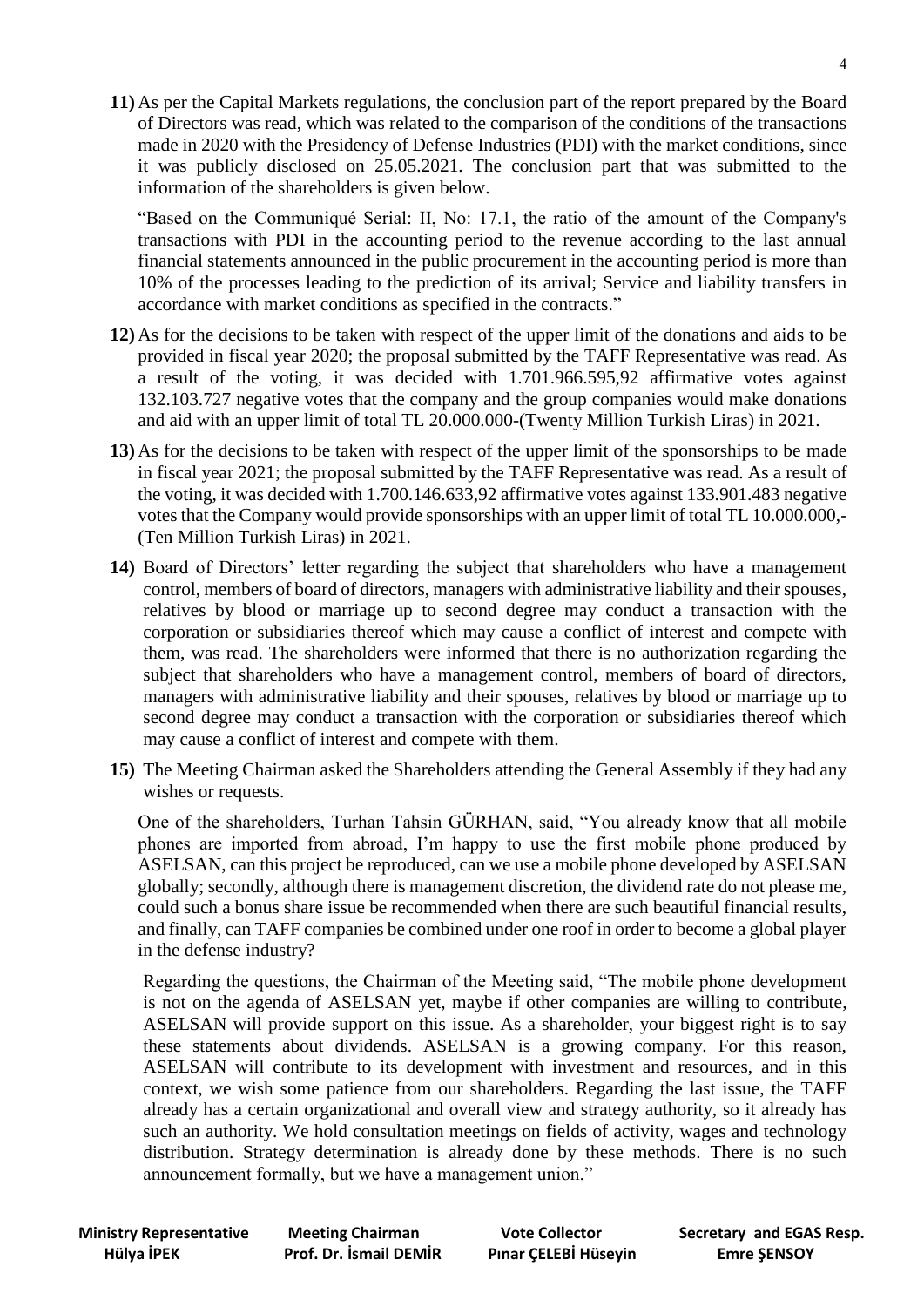Mehmet Aldonat BEYZATLAR, one of the shareholders who attended the General Assembly electronically, stated that the share buyback program is important in terms of the prestige of the company in the stock market and in terms of protecting the shareholders against speculation.

The Chairman of the Meeting stated that ASELSAN is not separate from other company and its financial performance is good, therefore share value is affected by the general conditions.

Volkan CÖMERT, one of the shareholders, said, "You mentioned ASELSAN's top 10 goals, I believe that ASELSAN's biggest resource is its trained manpower, and I believe that ASELSAN's turnover will reach much better points. We know that there are works in the civilian field as well as the military. We expect the national train projects and studies of UGES to be finalized. ASELSAN will also have the necessary share in mass production. We have seen that there are developments in orienting to financial technology. We thought that ASELSAN would be successful in this area. TAFF companies are established in different areas, but sometimes I see that they enter each other's field. I hope necessary arrangements will be made in this regard. ASELSAN built mission computers, but on another issue, this mission computer job was given to TÜBİTAK BİLGEM. I think this would be wrong. In R&D 250 ranking was made. In the article, it was mentioned that our esteemed General Manager was working on the entrepreneurship ecosystem. Venture capital funds are very important and I believe that ASELSAN will operate in this field and do great things. I would like to thank our former CEOs, current CEO, and all ASELSAN employees.

The Chairman of the Meeting stated that the MMU project is a national project and the work done by other companies in our country, where it is aimed to use all the capabilities, does not mean that ASELSAN is disabled, there is no such thing as hiding information or avoiding cooperation, the information in TÜBİTAK Institutes is deeper, thus activities will be carried out and contribution will be made in this regard, we need to give a clear time for the first 10 companies target, but our hope is that this will be as soon as possible.

TAFF representative Prof. Dr. İsmail DEMİR took the floor and stated that;

"Dear shareholders and participants, I wish our 2020 Ordinary General Assembly meeting to be beneficial. May it come auspiciously to the board members who have just started their term of office, and I would like to thank those members, whose term has expired, for their services. As we have all been following closely, ASELSAN has completed the year with strong fiscal results and succeed to maintain its growth trend regardless of the hard conditions of Covid-19 pandemic.

ASELSAN has made us proud by advancing every year in company rankings both in our country and abroad. I would like emphasize that the first time ASELSAN entered Defense News in 2008 it had the 98<sup>th</sup> place, however as a clear indicator of its progress achieved over the years now ranked 48<sup>th</sup>. Besides ASELSAN has become the company that has increased its brand equity the most this year; achieving 19<sup>th</sup> place within the list of 100-most equitable brands. The year 2020 has also been a year in which ASELSAN kept undertaking important projects and continued to be a pioneer in R&D and renovation activities. ASELSAN with its increased commercial activities has become the company, which has the highest spending on R&D projects. I would also like to thank ASELSAN for immediate responding to the need during the operation and showing the necessary sensitivity in making the necessary intervention.

ASELSAN kept fulfilling national needs and demands as it successfully completed essential stages in nationally critical projects such as CATS System, Air Defence Projects, ULAK (5G), Guidance Kits. Additionally, I would like to underline that important expansions were made in terms of exports and the expansion continued on both product and country basis, which is a main factor for sustainable growth.

 **Hülya İPEK Prof. Dr. İsmail DEMİR Pınar ÇELEBİ Hüseyin Emre ŞENSOY** 

**Ministry Representative Meeting Chairman Vote Collector Secretary and EGAS Resp.**